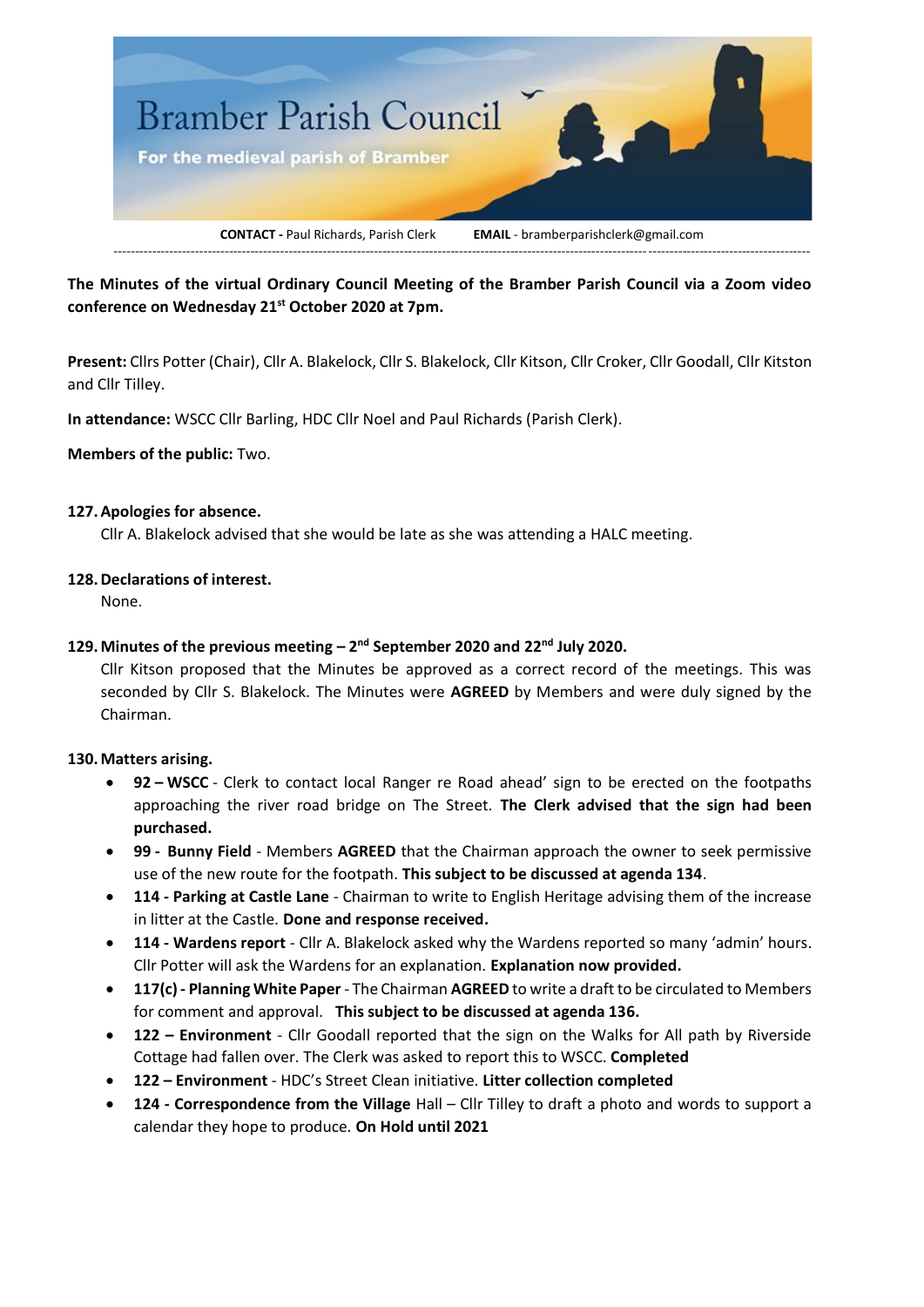### 131.**Open Forum.**

The landowner of the field adjacent to Maudlin Lane (known locally as the 'bunny field') referred to the conversations he has held with BPC regarding the possible re-direction of the permissive path across the field and establishing it as a Public Right of Way (PROW). He and his sister are opposed to this course of action and reminded the meeting that there are existing PROWS across the field as well as the permissive path. The creation of the proposed PROW would cause disruption to his tenant farmer and could lead to walkers creating a playing field which they had done so in other areas. He was keen to avoid legal action and confirmed that he and his sister had no intention of removing the permissive path permission that had been in existence for over 20 years.

A resident confirmed that the permissive path had been in existence for over 20 years and is used regularly by ramblers and dog walkers. She acknowledged that some walkers did use the incorrect path and that she had advised them accordingly. Most walkers believe that the permissive path is a PROW and that it might be useful if the permissive path sign had a finger post pointing out the correct direction to be followed.

The landowner was glad to know that local residents enjoyed the use of the field and reiterated that he had no plans to remove the permissive path.

The Chairman announced that he would bring forward agenda item 134.

### **134. Highways and Public Rights of Way.**

- a) Definitive Map Modification Order no update.
- b) Parking Castle Lane and The Street The Chairman advised that he has written to English Heritage about this issue. WSCC Cllr Barling advised that WSCC have looked at the location and that double yellow lines could be installed as a solution. He suggested that this might be seen as urban intrusion into a rural area. Members **AGREED** to not pursue this course of action as the parking problems were related to Covid-19 restrictions being lifted in the summer and were seen to be an exceptional case.
- c) Maudlin Lane Footpaths WSCC Cllr Barling agreed that the use of a path for over 20 years could qualify as a request for a Definitive Map Modification Order (DMMO). Cllr Croker gave the background to the request to change the permissive path to a PROW. He explained the legislation change for PROWs which have a cut-off date of 2026 for new applications. WSCC Cllr Barling advised that this might not be the case and would circulate a paper to Members with this advice. Cllr Croker then suggested that this matter be put on hold and proposed that BPC do not apply for a DMMO at this time. Members **AGREED** with this course of action and thanked the owner for not planning to close the permissive path in the future.

### **132. COVID-19.**

The Chairman advised that he has spoken to Peter Butcher at The Hub regarding the current position and future arrangements. Whereas demand has reduced over recent weeks, they are prepared for another outbreak.

### **133.Reports**

- a) **WSCC** WSCC Cllr Barling advised that:-
	- Finances despite an estimated shortfall of £44m (due to loss of revenue and increase costs associated with Covid-19), the Council hopes to balance the books by the end of the financial year. This is dependent upon the receipt of Government grants and proposed cost savings;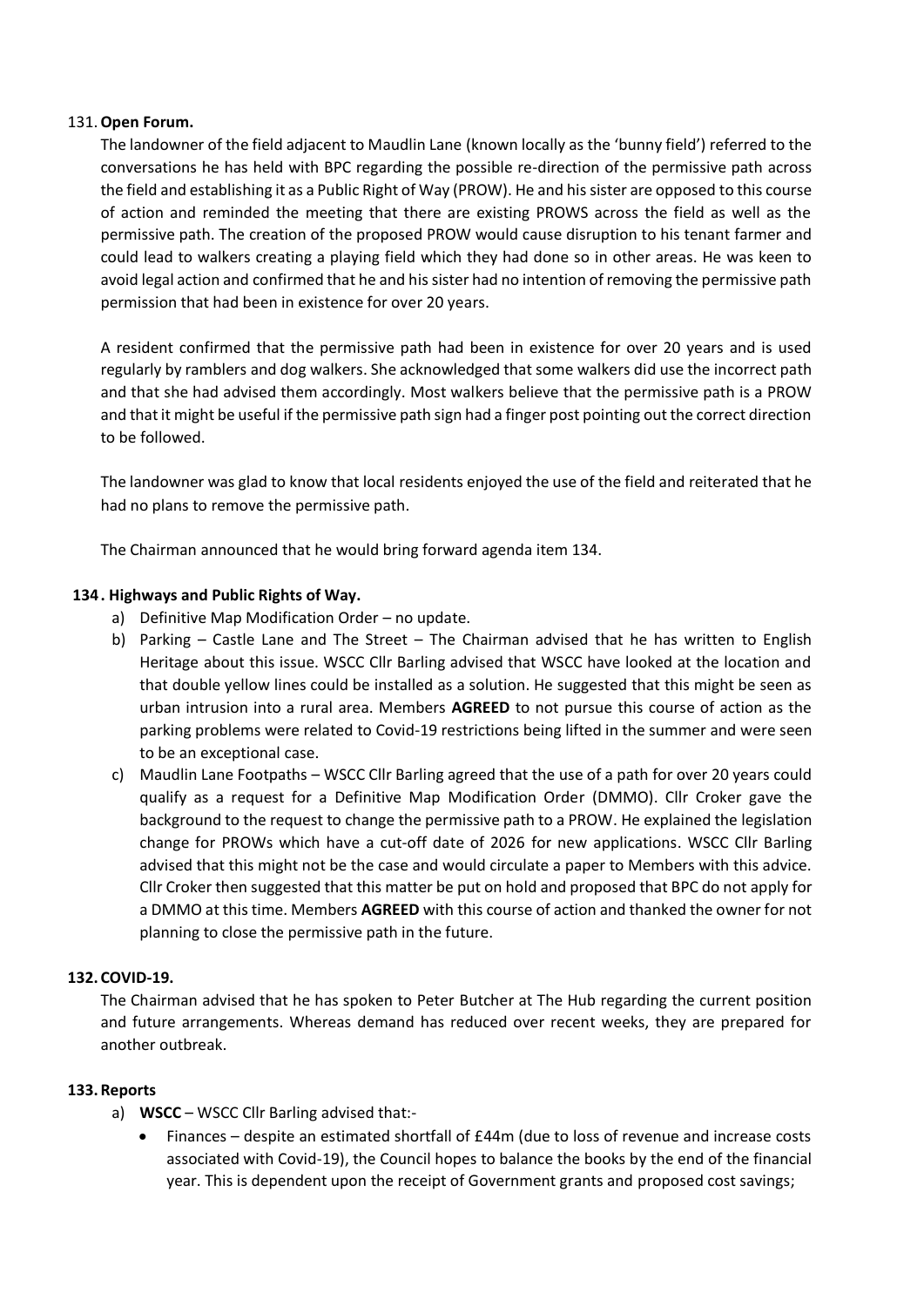- A27 Arundel by-pass The decision made by Government to support the 'grey' route could be of benefit to Bramber residents as it might help alleviate local congestion by re-routing coastal traffic out of the area;
- Highways Cllr Barling accompanied the WSCC Highways Engineer on a visit to the Parish and looked at the signs and safety issues in Annington Lane. He also looked at the silt issue in Maudlin Lane where localised flooding is causing problems. These issues have been reported to WSCC;
- Cllr Potter asked if WSCC had reviewed options to clear St Mary's ditch. Cllr Barling advised that he had spoken to the EA engineers who are planning to commence work imminently; and
- Cllr Croker referred to the recent road closure announcement for Clays Lane on 23<sup>rd</sup> November 2020 and queried the planned diversion routes. Cllr Barling advised that this a work in progress and the dates and routes may change.
- b) **HDC** Cllrs Croker reported that:
	- Planning a response on the Planning for the Future White Paper proposals has been submitted;
	- NHP and CIL a letter has been received from the Secretary of State regarding advice on the 'topping up' of CIL contributions (to Parishes with 'made' NHPs) by the local planning authority;
	- Local Plan HDC expect to complete the Regulation 19 stage by early 2021. It will propose a housing development target of circa 900 homes per year however there is some debate about the final apportionment;
	- Finances the expected shortfall due to Covid-19 is putting pressure on the Council to dispose of assets such as Rookwood golf course, the Drill Hall and the running track. A proposed officer restructure may save £1.3m per year; and
	- Cllr Noel explained that the financial shortfall is due to the loss of Council Tax/business rates income. Cost saving measures include around 30 proposed staff redundancies. The Capitol Theatre had received a £182,000 grant from Government. He also mentioned that the proposed development at Annington Mere had stopped work as construction was not in line with the approved planning permission.
- c) **Neighbourhood Wardens** Cllr Green advised that the next Wardens meeting is scheduled for 4th November 2020. No current issues have been reported.
- d) **Joint Parishes Cemetery Committee** next meeting scheduled for 26th October 2020.
- e) **Joint Parishes Youth Committee** no update.
- f) **HALC** Cllr A. Blakelock is attending the meeting.
- g) **Village Hall** Cllr Tilley reported that the quarterly meeting of the Village Hall committee was held on 19<sup>th</sup> October 2020. A significant loss of revenue was reported offset partly by the £10,000 grant from Government. Reserves remain healthy at £49,000 in the bank. During the lockdown, some rooms were redecorated with other works which including replacement flooring and repairs to the loft and roof. No other major works are planned. The Hall plan to introduce more effective greening measures with plans to improve insulation and replace double glazed windows.
- h) **Website**  Cllr Tilley reported that the requirement to comply with the Accessibility Regulations has been implemented. In the last 30 days, the web site saw 138 visitors.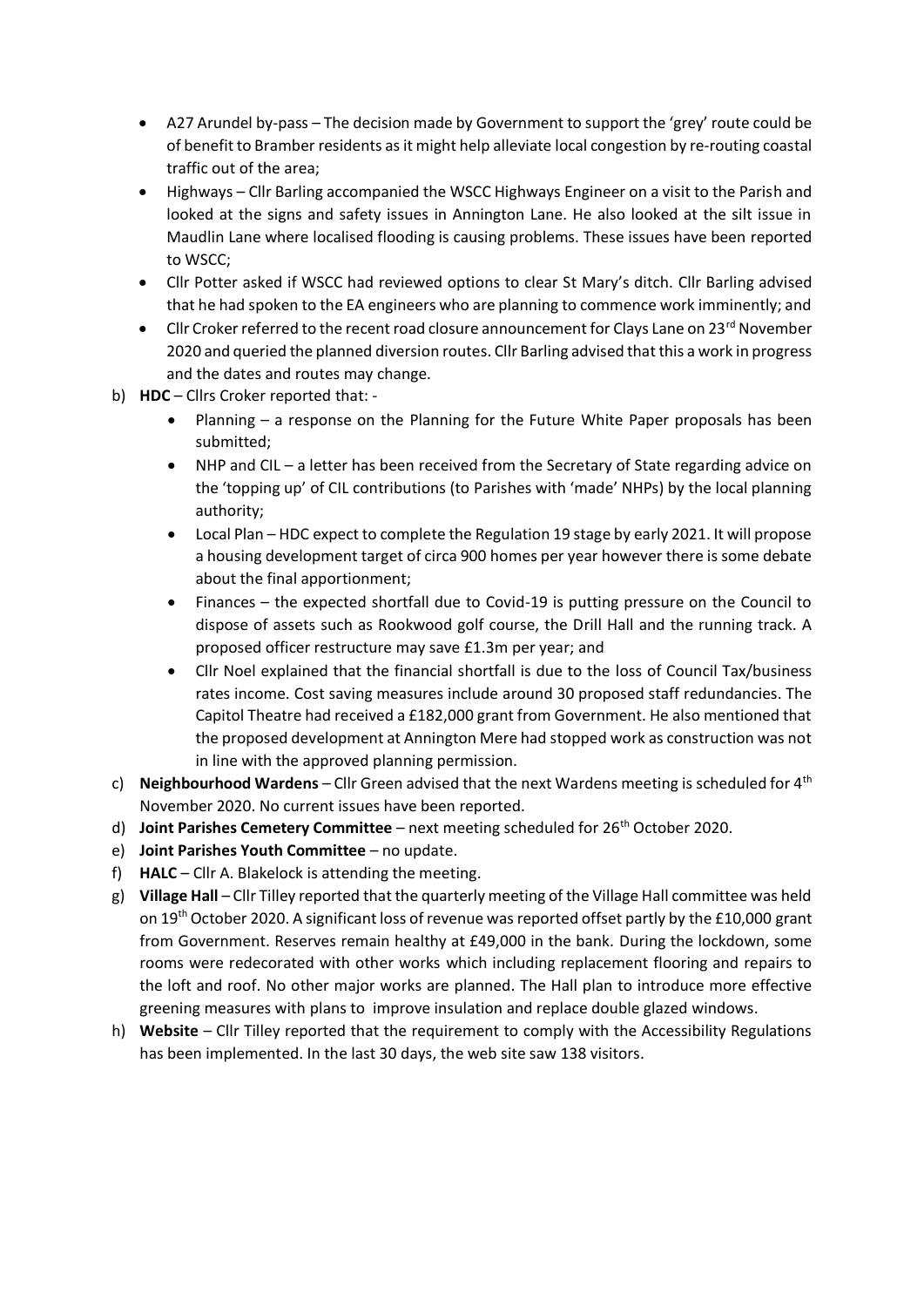# **135. Finance and General Purposes**

a) **Payments** – Members **AGREED** that the payments for October 2020 be paid.

| <b>Approved at last meeting</b>      | <b>Invoiced Services</b>                | Voucher                     | <b>Chq Nos</b> | Amount        | Uncleared |
|--------------------------------------|-----------------------------------------|-----------------------------|----------------|---------------|-----------|
| Paul Richards                        | Basic Pay - August 2020                 | 46                          | 2359           | £<br>494.00   |           |
| Paul Richards                        | Mileage - 138 miles x £0.45             | 47                          | 2359           | £<br>62.10    |           |
| Paul Richards                        | <b>Toilet Supplies</b>                  | 48                          | 2359           | £<br>13.65    |           |
| Paul Richards                        | Signs                                   | 49                          | 2359           | £<br>5.22     |           |
| Paul Richards                        | Signs                                   | 50                          | 2359           | £<br>7.79     |           |
| Paul Richards                        | <b>Bin and liners</b>                   | 51                          | 2359           | £<br>19.30    |           |
| Paul Richards                        | Postage DMMO                            | 52                          | 2359           | £<br>9.68     |           |
| Paul Richards                        |                                         | 53                          | 2359           | £<br>9.97     |           |
|                                      | Keys for toilet (Paul)                  |                             |                |               |           |
| Paul Richards                        | Keys for toilet (cleaner)               | 54                          | 2359           | £<br>9.97     |           |
| Paul Richards                        | Postage                                 | 55                          | 2359           | £<br>1.35     |           |
| Paul Richards                        | MVAS move - Will Bourne                 | 56                          | 2359           | £<br>57.90    | Yes       |
| DJ Flynn Services                    | 9 x flower watering in July             | 57                          | 2360           | £<br>270.00   |           |
| Ladywell Accountancy Services        | Payroll costs                           | 58                          | 2361           | £<br>60.00    |           |
| <b>WSCC</b>                          | Street Lighting 2019/20                 | 59                          | 2362           | £<br>835.97   |           |
| Roger Potter                         | Lock                                    | 60                          | 2363           | £<br>36.00    |           |
| Viking                               | Cleaning products                       | 61                          | 2364           | £<br>174.41   |           |
|                                      |                                         |                             |                |               |           |
| Viking                               | Cleaning products                       | 62                          | 2365           | £<br>15.59    |           |
| EDF                                  | Electricity - August                    | 63                          | DD             | £<br>11.00    |           |
| Julie Bakter                         | Toilet Cleaning - August 2020           | 64                          | 2366           | £<br>520.00   |           |
|                                      |                                         |                             |                |               |           |
|                                      |                                         |                             |                | £<br>2,613.90 | £         |
|                                      |                                         |                             |                |               |           |
|                                      |                                         |                             |                |               |           |
| Income since last meeting            | Amount                                  |                             |                |               |           |
| Maudlin Residents (street lights)    | £<br>138.62                             |                             |                |               |           |
| HDC (2nd precept payment)            | £<br>12,152.00                          |                             |                |               |           |
| HDC (2nd cleansing grant)            | £<br>374.40                             |                             |                |               |           |
|                                      |                                         |                             |                |               |           |
| <b>TOTAL INCOME</b>                  | £<br>12,665.02                          |                             |                |               |           |
|                                      |                                         |                             |                |               |           |
|                                      |                                         |                             |                |               |           |
| <b>BALANCES ON ACCOUNT</b>           |                                         |                             |                |               |           |
| <b>Current Account (Treasurers)</b>  | £                                       | 16,800.49 As at 21 Oct 2020 |                |               |           |
| <b>EARMARKED RESERVES</b>            |                                         |                             |                |               |           |
| NHP reserve                          | £<br>2,500.00                           |                             |                |               |           |
|                                      |                                         |                             |                |               |           |
| <b>AVAILABLE RESERVES</b>            | £<br>14,300.49                          |                             |                |               |           |
|                                      |                                         |                             |                |               |           |
|                                      |                                         |                             |                |               |           |
| PAID SINCE LAST MEETING (To approve) | <b>Invoiced Services</b>                | Voucher                     | <b>Chq Nos</b> | Amount        |           |
| <b>HMRC</b>                          | PAYE                                    | 66                          | 2368           | £<br>390.00   |           |
| DJ Flynn Services                    | Watering plants - August 2020           | 67                          | 2369           | £<br>330.00   |           |
| Roger Potter                         | Oil and grease for strimmer             | 68                          | 2370           | £<br>17.39    |           |
| <b>NEST</b>                          | Pensions payment July and August 2020   | 69                          | <b>DD</b>      | £<br>156.00   |           |
| <b>Business Stream</b>               | Water - 24 June to 10 Sept 2020         | 70                          | <b>BACS</b>    | 54.24<br>£    |           |
|                                      |                                         |                             |                |               |           |
| Julie Baxter                         | Cleaner salary Sept 202                 | 71                          | <b>BACS</b>    | £<br>480.00   |           |
| Paul Richards                        | Clerk's salary Sept 2020                | 72                          | <b>BACS</b>    | £<br>494.00   |           |
| Alison Eardley                       | NHP consultancy services                | 73                          | <b>BACS</b>    | £<br>4,184.40 |           |
| SCYP                                 | Youth services Oct to Dec 2020          | 74                          | <b>BACS</b>    | £<br>1,029.97 |           |
| <b>EDF</b>                           | Electrify for public toilet - Sept 2020 | 75                          | <b>BACS</b>    | £<br>11.00    |           |
| <b>NEST</b>                          | Pensions payment Sept 2020              | 76                          | <b>BACS</b>    | £<br>78.00    |           |
| <b>TO APPROVE</b>                    |                                         |                             |                | £<br>7,225.00 |           |
|                                      |                                         |                             |                |               |           |
| <b>DJ Flynn Services</b>             | Watering plants - Sept 2020             | 77                          | <b>BACS</b>    | £<br>240.00   |           |
| <b>DJ Flynn Services</b>             | Weed treatment                          | 78                          | <b>BACS</b>    | £<br>90.00    |           |
| Julie Baxter                         | Toilet cleaning - Oct 2020              | 79                          | <b>BACS</b>    | £<br>600.00   |           |
| Paul Richards                        | Clerk's salary Oct 2020                 | 80                          | <b>BACS</b>    | £<br>494.00   |           |
|                                      |                                         |                             |                |               |           |
| <b>REGULAR PAYMENTS</b>              |                                         |                             |                | £<br>1,424.00 |           |
| P Kirchel                            | SO suspended during Covid-19 epidemic   |                             | <b>SO</b>      | £             |           |
|                                      |                                         |                             |                | £             |           |
| <b>NEST</b>                          | Pension - Nov 2020                      |                             | DD             | 78.00         |           |
| <b>EDF</b>                           | Electricity to public toilet - Oct 2020 |                             | DD             | £<br>11.00    |           |
|                                      |                                         |                             |                | £<br>89.00    |           |
|                                      |                                         |                             |                |               |           |
|                                      | Position at bank on 21 October 2020     | 16,800.49<br>£              |                |               |           |
|                                      | Previous payments (yet to be cleared)   | -£<br>57.90                 |                |               |           |
|                                      |                                         | -£                          |                |               |           |
|                                      | New payments to approve                 | 1,513.00                    |                |               |           |
|                                      | CASHFLOW POSITION AS AT 21 Oct 2020     | £<br>15,229.59              |                |               |           |
|                                      | Earmarked reserves                      | 2,500.00<br>٠£              |                |               |           |
|                                      |                                         |                             |                |               |           |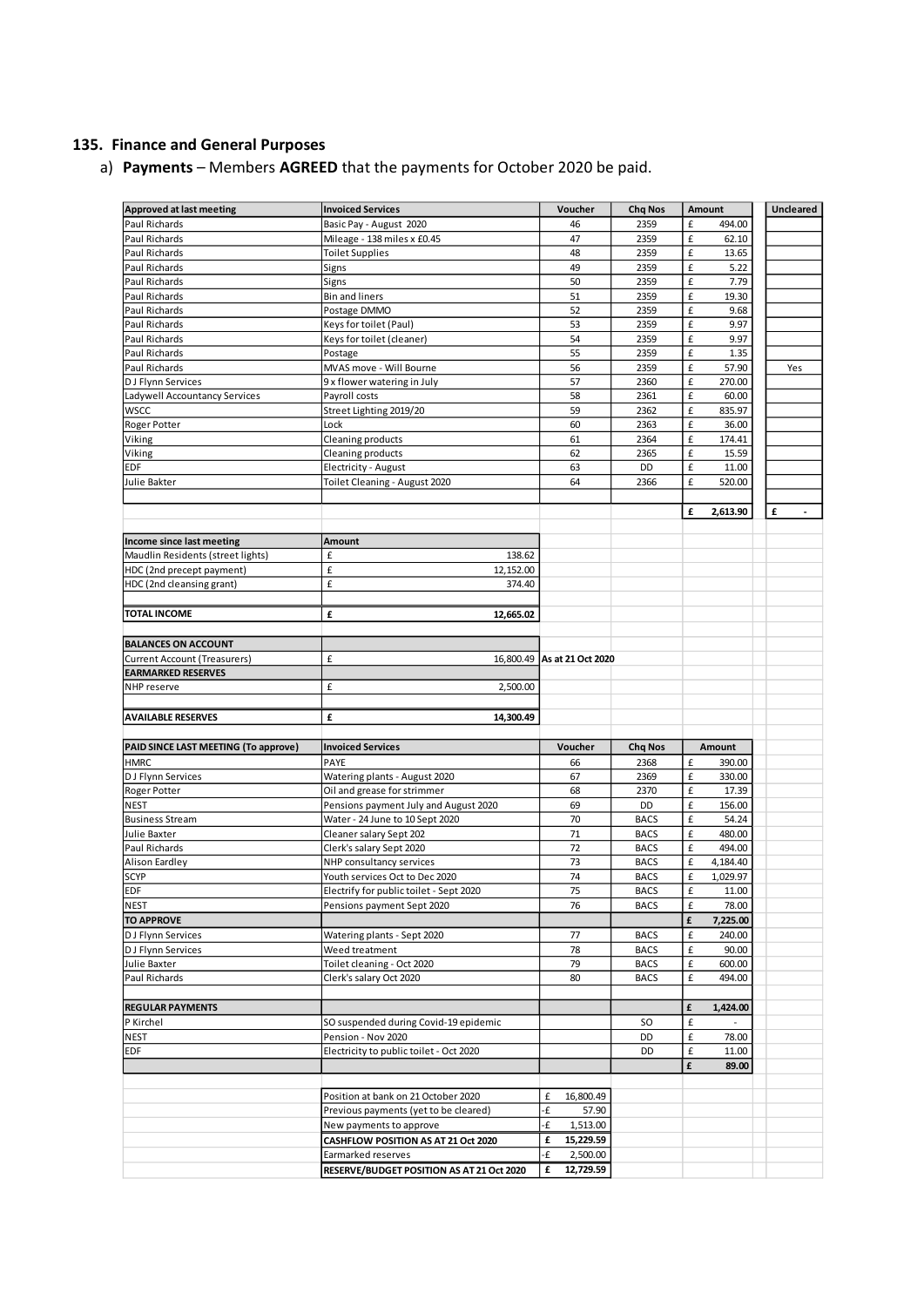b) **Q2 variance report** – the Clerk presented the report, circulated previously. After review, Members approved the report and recommendations

### *2014 – Cllr Kitson leaves the meeting*

- **c) Budget planning 2021/22 –** the Clerk advised on the budget planning process and asked Members to review any proposed projects/expenditure before the next meeting. Members **AGREED** a timetable that presented the draft budget to be reviewed at the November meeting and the precept settlement being agreed at the December meeting. The Clerk reiterated the need to build earmarked reserves in line with proposed projects, asset renewal and for emergencies e.g. flooding. Members discussed the cleaning regime of the public toilets. Given visitor numbers had reduced since the summer, Members **AGREED** to reduce the opening days of the toilet to the weekends only. The Clerk was asked to contact the cleaner and notify her of these changes.
- d) **Scheme of Delegation –** the Clerk reminded Members that the BPC Scheme of Delegation limits 'emergency' payments to £500 for the Clerk/Chairman. Members had previously agreed to increase this limit, temporarily, to £1,000. Members **AGREED** to re-set the limit of £1,000 until the 31<sup>st</sup> March 2021.

### **136.Planning.**

- **a) Applications.**
	- **DC/20/1928 - Jasmine Cottage, The Street, Bramber -** Surgery to 1 x Tree of Unknown Species (Works to Trees in a Conservation Area). **After consideration, Members voted to object to the application. Votes to support - 7**
- **b) Decisions**
	- **PERMITTED - DC/20/1392 – Bartons, Little Drove, Bramber -** Surgery to 1 x Poplar
- c) **Consultation - 'Planning for the Future' -** The Chairman referred to the draft response and Members **AGREED** that he submit it.
- **d) Consultation – SDNPA –** Cllr Croker **AGREED** to circulate a draft response.

### **137. Youth Provision.**

No update.

# **138.Neighbourhood Plan update.**

The Chairman suggested that the projects identified in the BPC NHP be extracted and added as an agenda item to future BPC meetings.

### *20:35 - Cllr Kitson rejoins the meeting.*

### **139.Newsletter**

Cllr Green presented the draft of the October newsletter. After review, Members asked the Clerk to check hand delivery rules with Public Health England.

# *20:47 – Cllr A. Blakelock joins the meeting.*

The Chairman asked the Clerk to check with Your Steyning to include the Bramber newsletter with their publication. Cllr Green agreed to provide an A4 version for the website and to circulate the final draft to Members for comment.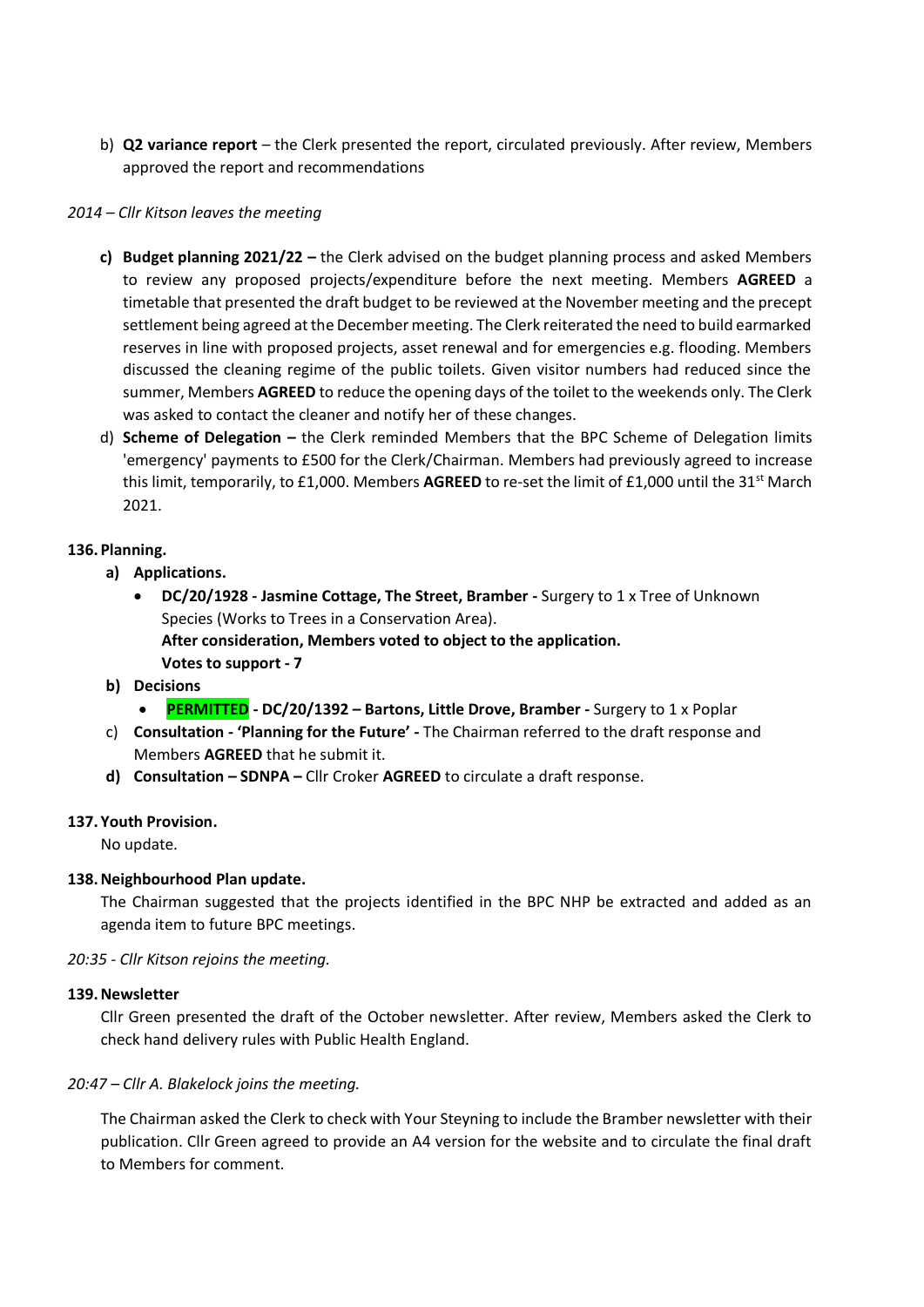### **140. Toilet refurbishment.**

- Opening hours, cleaning and Covid-19 implications discussed at item 135(c).
- Refurbishment Cllr S. Blakelock advised that a quote had been received and that 2 more quotes would be requested.

### **141. Environment**

- (a) The Chairman advised that:-
	- He was introduced to the Adur and Ouse Rives Trust by a resident and reported that the Trust are interested in flood containment measures in the Parish. This is at an initial feasibility stage;
	- There were drainage issues reported at the lowest point of The Street caused by a build up silt swept down during heavy rain. He organised several helpful volunteers to rod through the drain and clear the problem. WSCC will visit the site to develop a more permanent solution;
	- The flower displays have now been removed and winter flowers will be installed adjacent to the public toilets;
- (b) Greening Steyning the Chairman reported that the Greening Steyning Housing sub-group had met and will be seeking opinions from residents at the Farmer's Market. Cllr Croker advised that the Transport sub-group would be contacting WSCC Cllr Barling who, in turn, said he would be happy to help. Cllr Goodall reported that the Sussex Police traffic enforcement team had visited Clays Lane on several occasions in the last few weeks. She asked the Clerk to ascertain the results of the enforcement sessions. Cllr A. Blakelock reported that the Biodiversity sub-group will commence a back garden survey to look at wildlife corridors in the area.

*21:09 WSCC Cllr Barling left the meeting.*

# **142. Climate Emergency**

Reported at item 141.

### **143. Correspondence**

| <b>DATE</b> | <b>FROM</b>        | <b>SUBJECT</b>                   |
|-------------|--------------------|----------------------------------|
| 26/8/2020   | Gatwick            | Re-org                           |
| 1/9/2020    | <b>WSCC</b>        | Covid update                     |
| 1/9/2020    | SALC               | Training                         |
| 21/9/2020   | HDC/WSCC           | CLC meetings cancelled.          |
| 21/9/2020   | Clerk              | <b>WSALC</b> review              |
| 21/9/2020   | SDNPA              | Newsletter                       |
| 21/9/2020   | Steyning for Trees | Update                           |
| 21/9/2020   | SALC               | WSALC Board update               |
| 22/9/2020   | HALC               | WSALC Board update               |
| 22/9/2020   | NALC               | Website login details            |
| 22/9/2020   | Steyning for Trees | Update with photos               |
| 24/9/2020   | SDNPA              | Parking consultation             |
| 24/9/2020   | Clerk              | Street clean                     |
| 24/9/2020   | Clerk              | Cheque approval                  |
| 28/9/2020   | SSALC              | Planning seminar invite          |
| 5/10/2020   | WSCC               | Covid update                     |
| 5/10/2020   | SDNPA              | Response to Planning White Paper |
| 6/10/2020   | Gatwick Airport    | Kiss and Fly charges             |
| 7/10/2020   | HDC                | NHP update                       |
| 7/10/2020   | SDNPA              | Grants                           |
| 11/10/2020  | HDC                | Covid-19 update                  |
| 11/10/2020  | <b>HDC</b>         | MHCLG Response                   |
| 11/10/2020  | Wardens            | September's report               |
| 13/10/2020  | Chairman           | Resignation of Cllr Bicknell     |